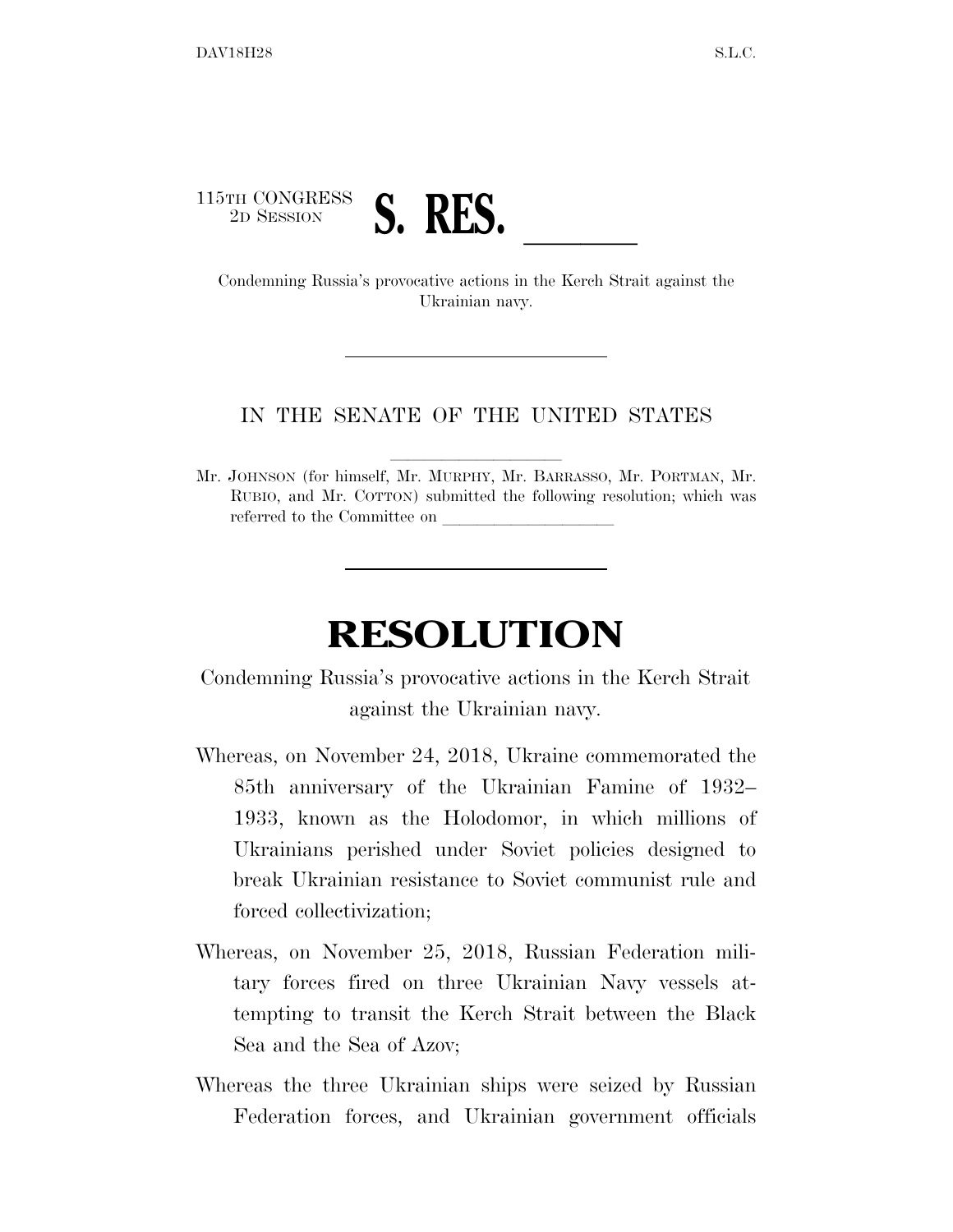DAV18H28 S.L.C.

2

stated that at least six of the 24 captured Ukrainian sailors were wounded in the incident;

- Whereas the Russian Federation's seizure of the Ukrainian vessels is a blatant violation of its commitments under international law and a 2003 Agreement between the Russian Federation and Ukraine on cooperation in the use of the sea of Azov and the strait of Kerch;
- Whereas, on May 15, 2018, the Government of the Russian Federation completed construction of a road and rail bridge over the Kerch Strait, connecting Russia with Crimea in Ukraine, and has systematically harassed Ukrainian and international shipping transiting between the Black Sea and the Sea of Azov;
- Whereas, in March 2014, Russian Federation forces invaded and occupied Ukraine's Crimean peninsula, in full contravention of the Russian Federation's commitments under the United Nations Charter and the Helsinki Final Act condemning the threat or use of force as means of altering international borders;
- Whereas the Government of the Russian Federation has increased considerably its military presence in occupied Crimea since 2014, including increasing military personnel to an estimated 28,000–29,000, adding six new submarines and three frigates to the Black Seas Fleet, and deploying S–400 long-range air defense battalions;
- Whereas the Government of the Russian Federation continues its efforts to destabilize eastern Ukraine, bears responsibility for the ongoing conflict that has cost the lives of over 10,000 Ukrainians, and recently orchestrated illegitimate leadership elections in the Luhansk and Donetsk regions;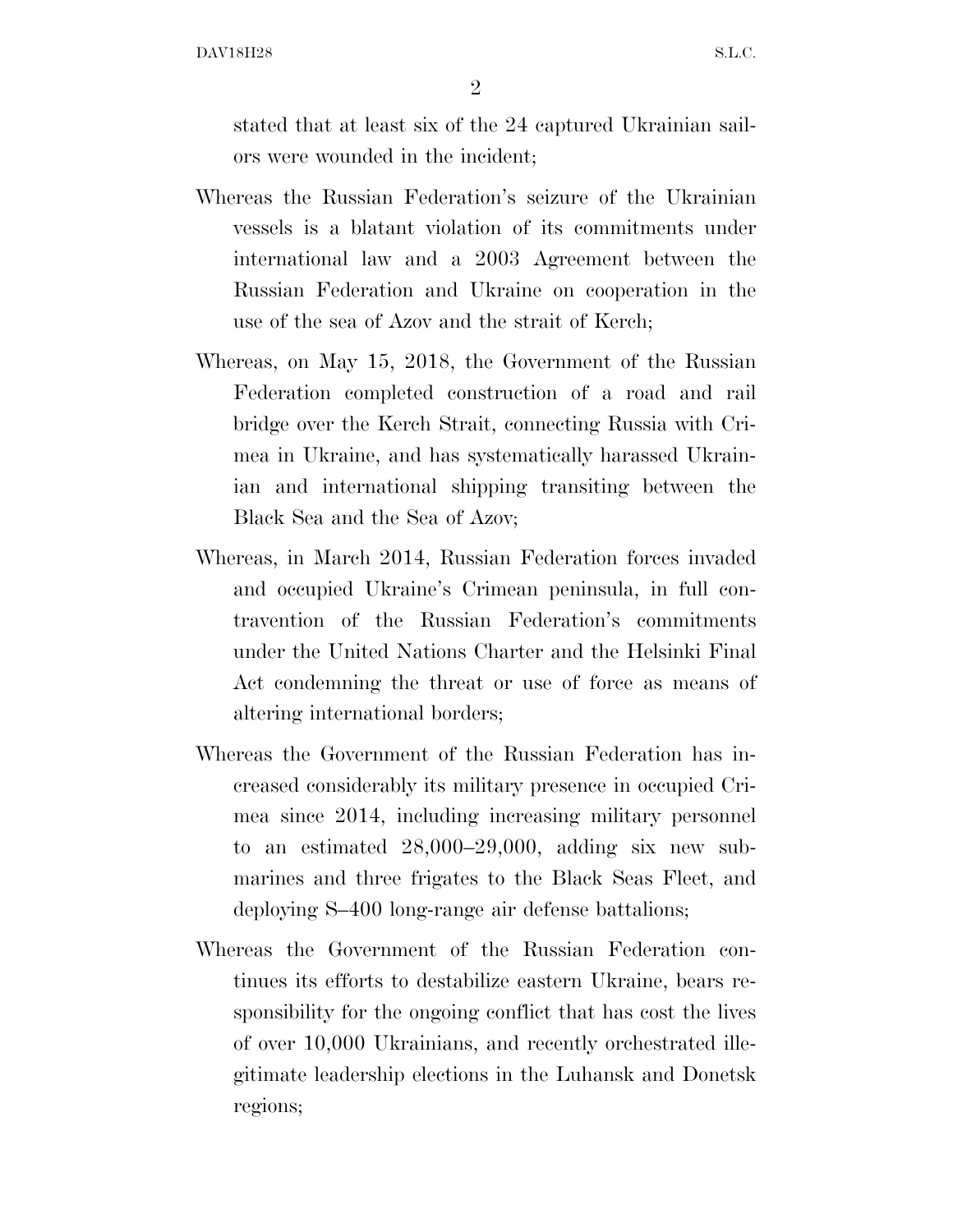3

- Whereas section 1234 of the National Defense Authorization Act for Fiscal Year 2018 (Public Law 115–91; 131 Stat. 1659) authorizes the Secretary of Defense, in coordination with the Secretary of State, to provide appropriate security assistance to the Ukrainian Armed Forces; and
- Whereas, on July 25, 2018, Secretary of State Michael Pompeo issued the Crimea Declaration, cementing United States nonrecognition of Russian sovereignty over Crimea and calling upon Russia to uphold its commitments under international law regarding the territorial integrity of other states: Now, therefore, be it
	- 1 *Resolved,* That the Senate—
	- 2 (1) strongly condemns the provocative actions 3 of the Government of the Russian Federation in the 4 Kerch Strait against the Ukrainian navy;
	- 5 (2) calls upon the Government of Russia to im-6 mediately release all Ukrainian crew members and 7 vessels and to cease its harassment of Ukrainian and 8 international shipping transiting the Kerch Strait;
- 9 (3) stresses that the behavior of the Govern-10 ment of the Russian Federation is destabilizing for 11 the entire region and invites further escalations;
- 12 (4) urges members of the international commu-13 nity to unite in opposition to the actions of the Gov-14 ernment of the Russian Federation in the Kerch 15 Strait, as they infringe upon fundamental principles 16 of international law affecting all nations;